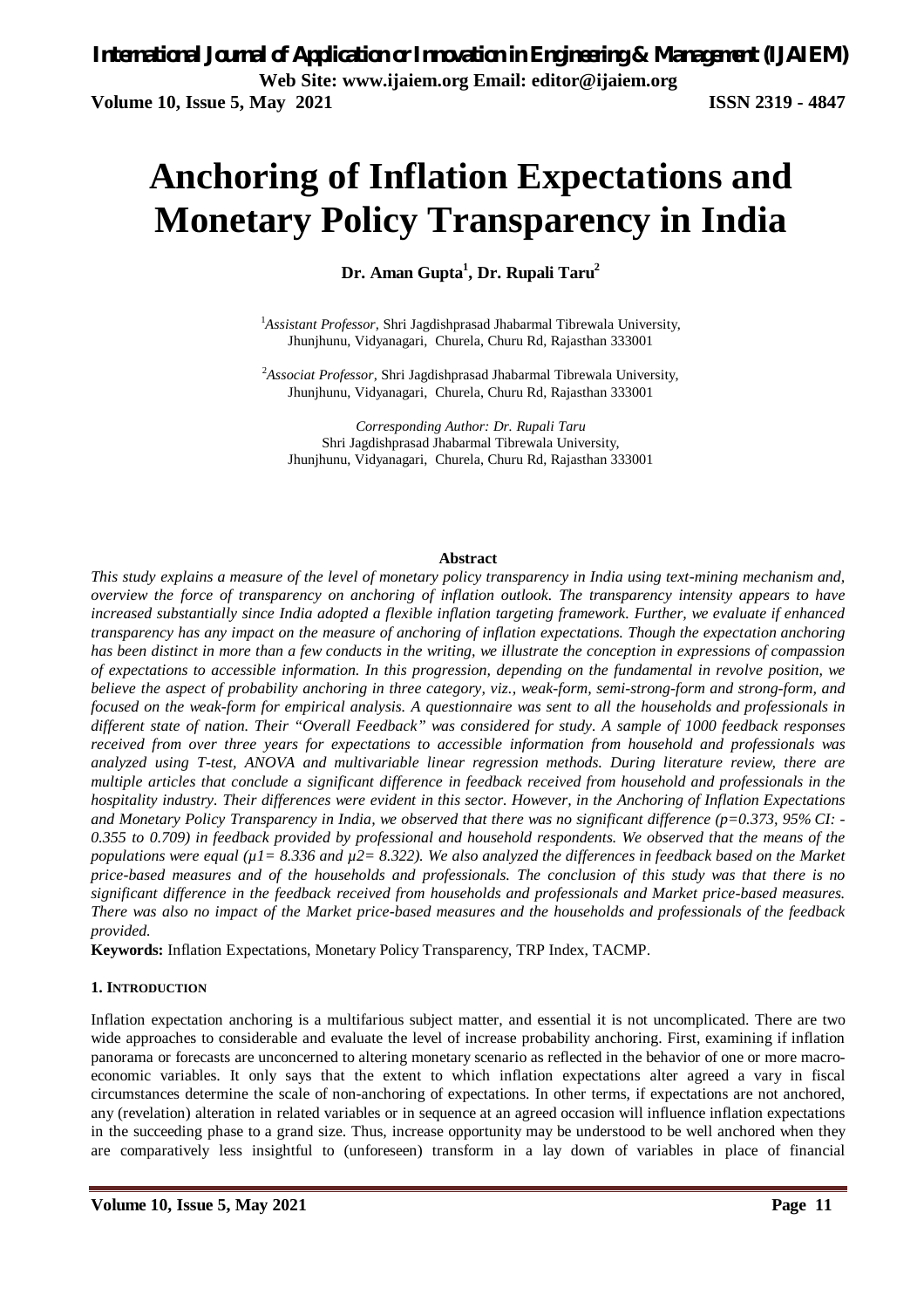**Volume 10, Issue 5, May 2021 ISSN 2319 - 4847**

circumstances. In the easiest form, survey-based price increases prospect are regress on any vary in inflation. If anchored, price rises expectation will not be exaggerated by realized inflation.

The subsequent approach defines inflation expectations in stipulations of procedural aspect of junction and uniformity of expectations crossways respondents or time point/horizon. These definitions are grounded with strong analytical concepts and scrutinize whether or how speedy the expectations come as one to either the central bank's objective or other invariable assessment that would materialize as the contained accord in the midst of the object group of respondents.

#### **Monetary Policy Transparency Index**

As the concept of transparency is prejudiced, and its exact dimension is challenging, we approximate a small number of variant of simplicity index. This is completed by altering score of some question, which are reasonably more prejudiced and re-estimate the catalog.

Four variants of TRP index (denoted by TRP Index V1 to TRP Index V4 are plotted in Chart. As observed, their patterns broadly remain the same. Further, the time point of changes is related in dissimilar variant, apart from in the subsequent deviation where the succeeding varies did not transpire. Most important difference in the middle of diverse variant in conditions of grouping wise score is accessible.



#### **Source: RBI Bulletin, TRP Indexes**

We find validation of six changes in the transparency for the first variation of TRP Index, as describe in Table 1, however since the most current change take place in October 2018 substantial in the insufficient sum of explanation after that in our learning segment, we connect it with former direction modification. Therefore, we eliminate the sixth variation situation in clearness planned in Table 1 from practical assessment.

|            | <b>Table 1: Changes in TRP Indexes</b>                      |                              |  |  |  |  |  |  |
|------------|-------------------------------------------------------------|------------------------------|--|--|--|--|--|--|
| Sr.<br>No. | Starting period for possible change/<br>jump in TRP Indexes | <b>Corresponding Quarter</b> |  |  |  |  |  |  |
|            | January 2011                                                | January-March 2011           |  |  |  |  |  |  |
| 2          | October 2011                                                | October-December 2011        |  |  |  |  |  |  |
| 3          | April 2014                                                  | April-June 2014              |  |  |  |  |  |  |
| 4          | April 2015                                                  | April-June 2015              |  |  |  |  |  |  |
|            | October 2016                                                | October-December 2016        |  |  |  |  |  |  |
| 6          | October 2018                                                | October-December 2018        |  |  |  |  |  |  |

It is based on experimental that transparency whish has acknowledged a substantial increase up in April 2014, when a variety of the reference of EC2014 were execute contain the completion of Consumer Price Index (CPI) base subtitle price increases as inflation conclude and explicit uncovering of disinflationary decrease line. The TRP index continue low controlled by 6-8.5 till the segment of Oct-Dec. 2013 preceding to observer a full-size bounce in Apr-Jun 2014 region; standard from side to side a development piece of a merger of two additional bound to supreme a up to date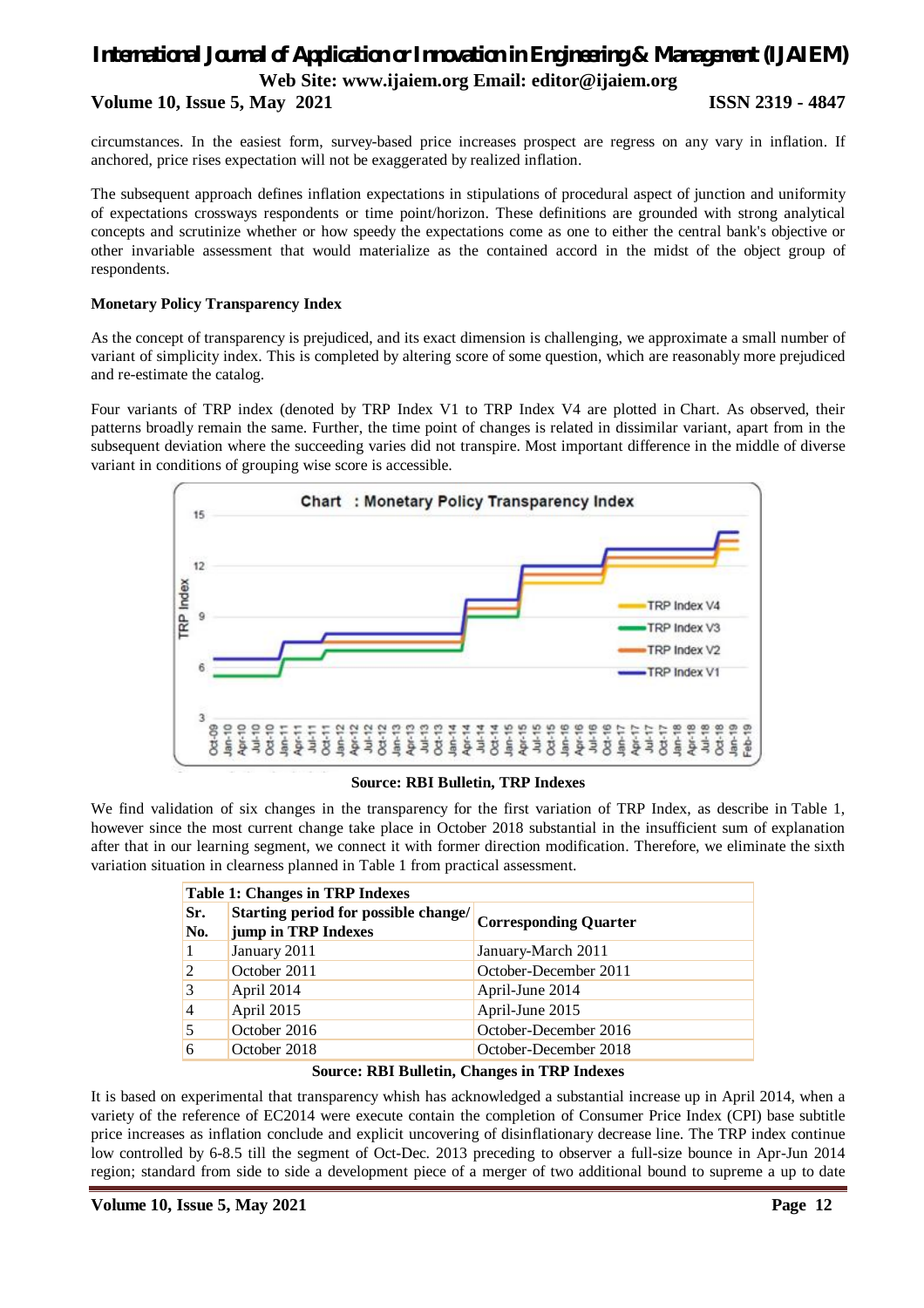#### **Volume 10, Issue 5, May 2021 ISSN 2319 - 4847**

elevated ascend of 12-13 in the division Oct-Dec 2016 and transmit on succeeding secluded just concerning that apex for the representative remarkable partition of the phase consequently. And examine later, the sequence section, by and great, not be separate from surface to elevation the phase of decrease path in expand purpose causeway by the RBI.

#### **2. REVIEW OF LITERATURE**

Observed studies accessible in the literature implement and collection of advance to evaluation the measure of strengthen vision anchor. In and near the commencement deal with, Levin et al. (2004), in a modification of 12 central banks, analyze the capacity to which the enhance target classification significantly manipulate the expectation composition and build up dynamics. They scrutinize that the enlarge objective rule help agent to emergence viewpoint, as the association linking possibility and specific inflation decline resulting in a higher measure of anchor.

**Demertzis and Hallett (2007)** in attendance the confirmation for nine OECD countries that transparency helped reduce the inflation variability, among other considerable conclusion. Later, Dincer and Eichengreen (2014) also obtain comparable consequences for 100 central banks.

**Geraats (2009),** while elaborate a theoretical structure of central bank transparency, analysis transparency trend across a variety of financial policy frameworks practiced in dissimilar country. It finds, inter alia, that subordinate standard price rises follow an advanced stage of transparency.

**Patra and Ray (2010)** explore the fundamental factor of increase opportunity in India and discover that past inflation, as well as the real concentration rate, has an important impact on price increases perception. They produce increase opportunity by means of a model-based come within reach of and also from consent financial side (from beginning to end a assessment cover monetary entity), in the nonexistence of extensive time-series data of inflation expectations from surveys at that point of time.

**Sousa and Yetman (2016)** provide evidence that inflation expectations in emerging marketplace economy (including India) have develop into more anchored over time, by estimate a long-term connect for each nation and estimate the compassion of inflation expectation to this anchor.

#### **3. OBJECTIVES**

Analyzing the response provided to test the hypothesis that monetary policy transparency has any role in inflation expectations anchoring.

### **4. METHODOLOGY**

The research will be exploratory in nature. This study will be a comparative study to investigate the difference in responses.

- Between professionals and household respondent
- Market price-based measures.

Data will be collected from professionals and household respondent across the world and who have used and aware about financial services. procedures of price increases potential can be confidential as (i) forecasts base on survey of professional forecasters; (ii) forecasts based on surveys of households or firms; and (iii) market price-based measures.

### *Hypothesis:*

Difference in feedback received from professional and households: H 0:  $r = 0$  (there is no difference in the overall feedback provided by professional and household) H 1:  $r \neq 0$  (there is a significant difference in the overall feedback provided by professional and household)

Feedback Market price-based measures:

H 0:  $r = 0$  (there is no difference in feedback received on Market price-based measures)

H 1:  $r \neq 0$  (there is a significant difference in feedback received Market price-based measures)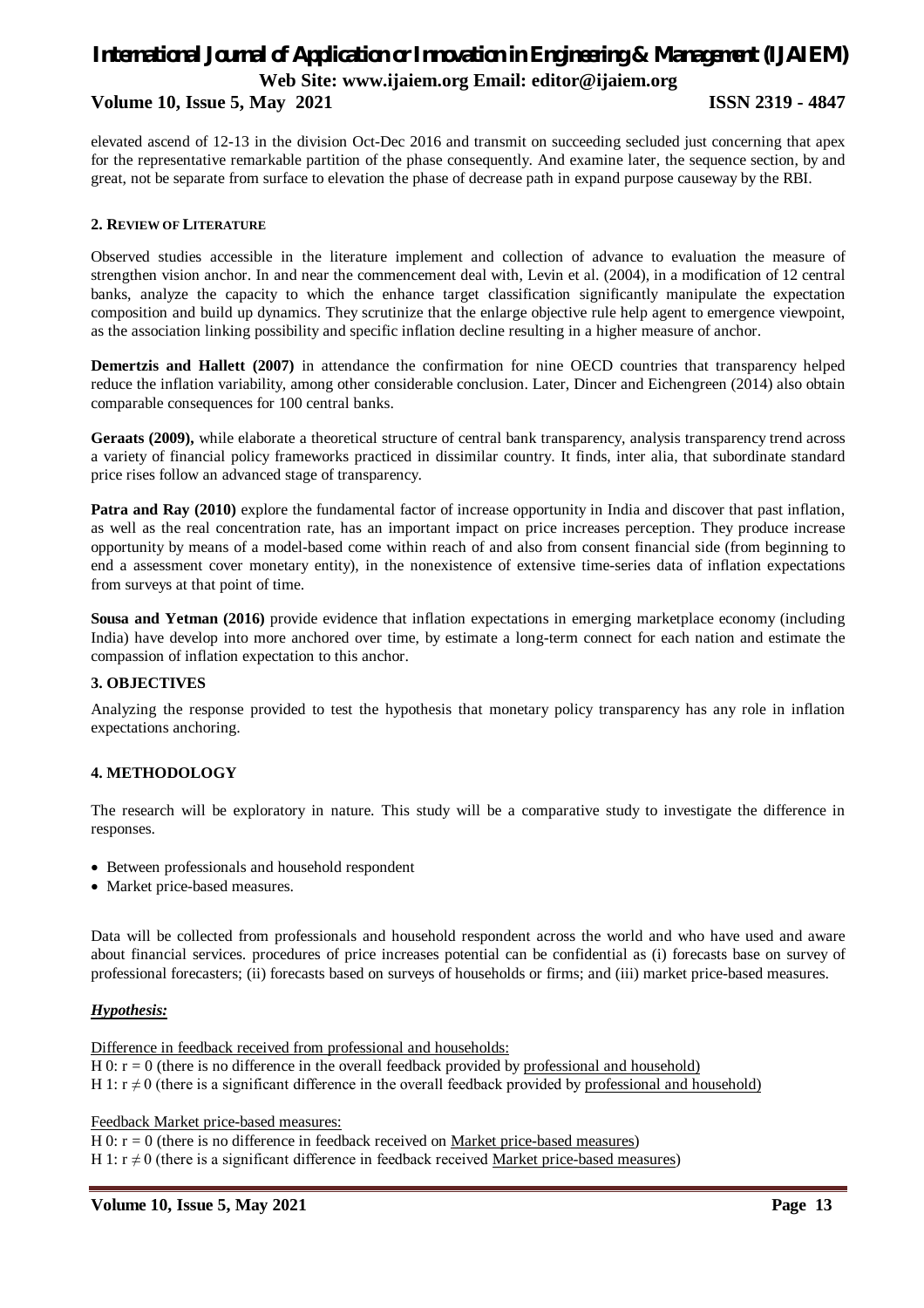**Volume 10, Issue 5, May 2021 ISSN 2319 - 4847**

A Likert-type scale was prepared and used to capture the feedback using the feedback survey with main responses ranging from (1) Almost Always True , (2) Usually True (3) Occasionally True (4) Usually Not True (5) Almost Never True. The both professional and household were asked to complete this survey once the financial service was complete. In this research no neutral option was not used. This survey was shared with the professional and household by Microsoft Outlook email used to share an online survey tool link. This tool was used to capture and record and archive all the feedback responses.

The following main parameters were evaluated – Quality, Timelines, Communication and Overall Feedback. T0 five hundred professional and five hundred household sent this feedback survey for the financial writing services provided from Year 2017 to Year 2020.

The surveys responses were compiled together and classified year-wise, document wise, service wise, etc. The survey responses were further classified as per category of the survey respondent and the of the survey respondent.

#### **Sample and Sampling Procedure**:

The overall survey respondents will be the sample for the study. The total population includes all the employees of financial companies who avail financial services from third party vendors. This survey was completed by different respondents for a variety of financial writing services provided to them. All the responses received from the past 3 years were analyzed for the purpose of this research. A total of 1000 responses were collected in the years 2017 to 2020.

#### **Statistical Techniques:**

For the purpose of this study, to compare the score of the respondent s, the common standard statistical techniques were applied, and tables and graphs are used for summarizing the data. To explore the relationship between professional and household responses, variables correlation coefficient was used in this study.

#### **Tools for Analysis:**

The hypothesis was tested using T-test to analyze the data generated from 1000 completed questionnaires. For analyzing the feedback received from different states of nation, we used single-factor ANOVA. Multivariable linear regression was used to analyze the feedback from Market price-based measures: As mentioned by Robert (2011) in his study, when categorical data are not normally distributed the non-parametric methods are generally more appropriate for analyses than are parametric tests such as the t-test and the F-test. All the tests were done using Excel based formulae using Microsoft Excel support site.

#### **Research Focus:**

The research focus will be the Analyzing the feedback provided to test the hypothesis that monetary policy transparency has any role in inflation expectations anchoring.

#### **5. RESULTS**

#### **Anchoring inflation expectation and monetary policy transparency in India**

Subsequent to structure of the simplicity directory, we challenge to scrutinize how well the increase potential are being anchor in India from time to time, principally throughout the phase when the extent of intelligibility remain practically established in the region of a far above the ground stage. Our analysis in advance expectations, based on Survey of Professional Forecasters (SPF) and Inflation Expectations Survey of Households (IESH). We in employment surveybased quantification of inflation expectations in India, and due to non-availability of any medium-to-long-term forecasts from surveys,

Possibly, short-run inflation opportunity may be prejudiced by realize increase and many other factor. In general, the experimental examination may be apprehensive with the probable confidence of opportunity on in sequence on one or more variables obtainable at the time of prospect configuration. Three applicable in sequence sets in this circumstance and depending leading the fundamental in sequence; here described three forms of expectation anchoring, viz., weakform, semi-strong-form, and strong-form. In weak-form, the in sequence set is just realizing inflation, and one may scrutinize if prospect adjust respond to comprehend increase. The semi-strong form observe whether expectations are influenced by realized price increase as well as other in sequence that are in public accessible at the time of forecasting implement. In conclusion, the strong-form models that are disturbed with forecaster integrate any confidentially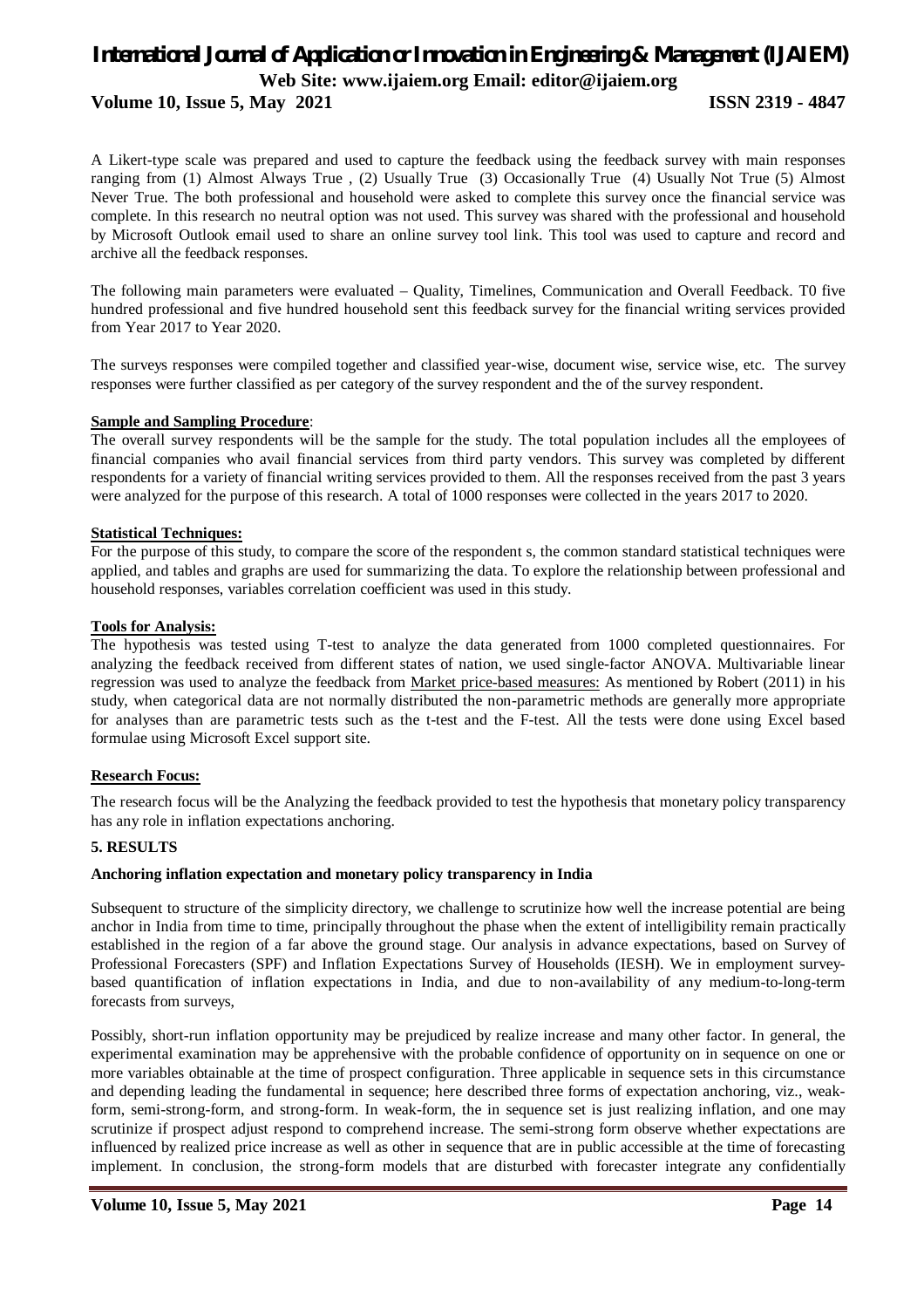**Volume 10, Issue 5, May 2021 ISSN 2319 - 4847**

accessible in progression on apex of individuals enclosed under weak-or-semi-strong outline. This variety of move toward is not inventive, and in observation of the actuality that the important work of Fama (1970), the concept of three type of in succession set is comprehensively second-hand in the outlay reporting to appraise monetary marketplace competence.







The disapproval received was further analyzed as per overall feedback received from professional & household.

|  |  |  |  | Table 1: Overall Feedback Categories Received from professional and household |  |  |
|--|--|--|--|-------------------------------------------------------------------------------|--|--|
|  |  |  |  |                                                                               |  |  |

| <b>Overall Feedback</b> | Professional (%) | Household $(\%)$ | Total       |
|-------------------------|------------------|------------------|-------------|
| weak-form               | 350 (70%)        | 356 (71.2%)      | 706         |
| semi-strong-form        | 114 (22.8%)      | 111 (22.2%)      | 225         |
| strong-form             | $36(7.2\%)$      | 33 (6.6%)        | 69          |
| <b>Total</b>            | $500(59.66\%)$   | 500 (40.34%)     | <b>1000</b> |

Of the various overall feedback received, we observed that the feedback of 'needs improvement' was provided by household respondents. None of the professional respondents provided feedback of 'needs improvement'. This giving an impression those professionals can be more critical while providing feedback.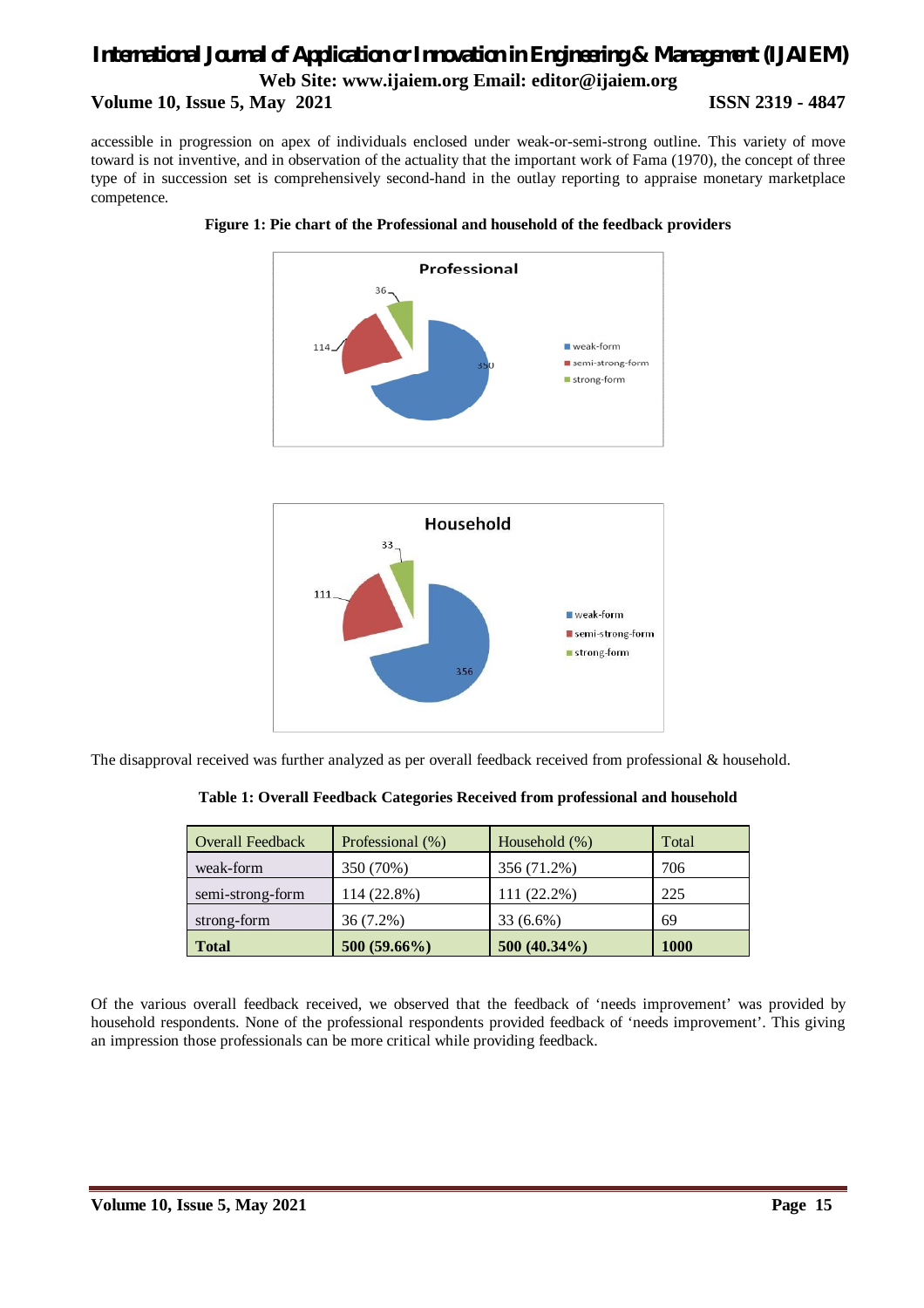**Volume 10, Issue 5, May 2021 ISSN 2319 - 4847**



**Figure 2: Overall Feedback by measures of forms**

**Table 2: Variable Wise Professional /Household Feedback**

| <b>Overall Feedback</b>   | <b>Political</b><br><b>Transpa</b><br>rency |    | <b>Proced</b><br><b>Economi</b><br>ural<br>cal<br><b>Transpa</b><br><b>Transp</b><br>arency<br>rency |    |                | <b>Policy</b><br><b>Transparenc</b> |    | <b>Operational</b><br><b>Transparency</b> |     | <b>Total</b> |         |
|---------------------------|---------------------------------------------|----|------------------------------------------------------------------------------------------------------|----|----------------|-------------------------------------|----|-------------------------------------------|-----|--------------|---------|
| Professional /Household   | P                                           | H  | P                                                                                                    | H  | P              | H                                   | P  | H                                         | P   | H            | $(P+H)$ |
| <b>Almost Always True</b> | 19                                          | 22 | 47                                                                                                   | 37 | 50             | 21                                  | 37 | 39                                        | 61  | 82           | 415     |
| <b>Usually True</b>       | 16                                          | 11 | 21                                                                                                   | 14 | 25             | 21                                  | 13 | 19                                        | 67  | 86           | 293     |
| Occasionally True         | 11                                          | 9  | 21                                                                                                   | 17 | 14             | 16                                  | 29 | 37                                        | 37  | 24           | 215     |
| <b>Usually Not True</b>   | 4                                           | 2  | 3                                                                                                    | 5  | 6              | 7                                   | 6  | 12                                        | 6   | 10           | 61      |
| <b>Almost Never True</b>  |                                             |    | $\overline{2}$                                                                                       | 2  | $\overline{2}$ |                                     |    |                                           |     | 4            | 16      |
|                           | 51                                          | 45 | 94                                                                                                   | 75 | 95             | 66                                  | 86 | 108                                       | 172 | 206          | 1000    |

The maximum responses in this study were from Household and professional concerned related market price –based measure.

**Table 3: T-test for Market price-based measures Differences in Feedback (Two-sample assuming unequal variances)**

| Parameters            | Feedback<br>Feedback<br>received<br>received<br>from Professional<br>from Household |       |  |  |  |  |  |
|-----------------------|-------------------------------------------------------------------------------------|-------|--|--|--|--|--|
| Mean                  | 8.322<br>8.336                                                                      |       |  |  |  |  |  |
| Variance              | 0.394<br>0.368                                                                      |       |  |  |  |  |  |
| <b>Observations</b>   | 446<br>664                                                                          |       |  |  |  |  |  |
| Df                    | 976                                                                                 |       |  |  |  |  |  |
| T Stat                | 0.373                                                                               |       |  |  |  |  |  |
| $P(T \le t)$ one-tail | 0.355                                                                               |       |  |  |  |  |  |
| T Critical one-tail   | 1.646                                                                               |       |  |  |  |  |  |
| $P(T \le t)$ two-tail | 0.709                                                                               |       |  |  |  |  |  |
| T Critical two-tail   |                                                                                     | 1.962 |  |  |  |  |  |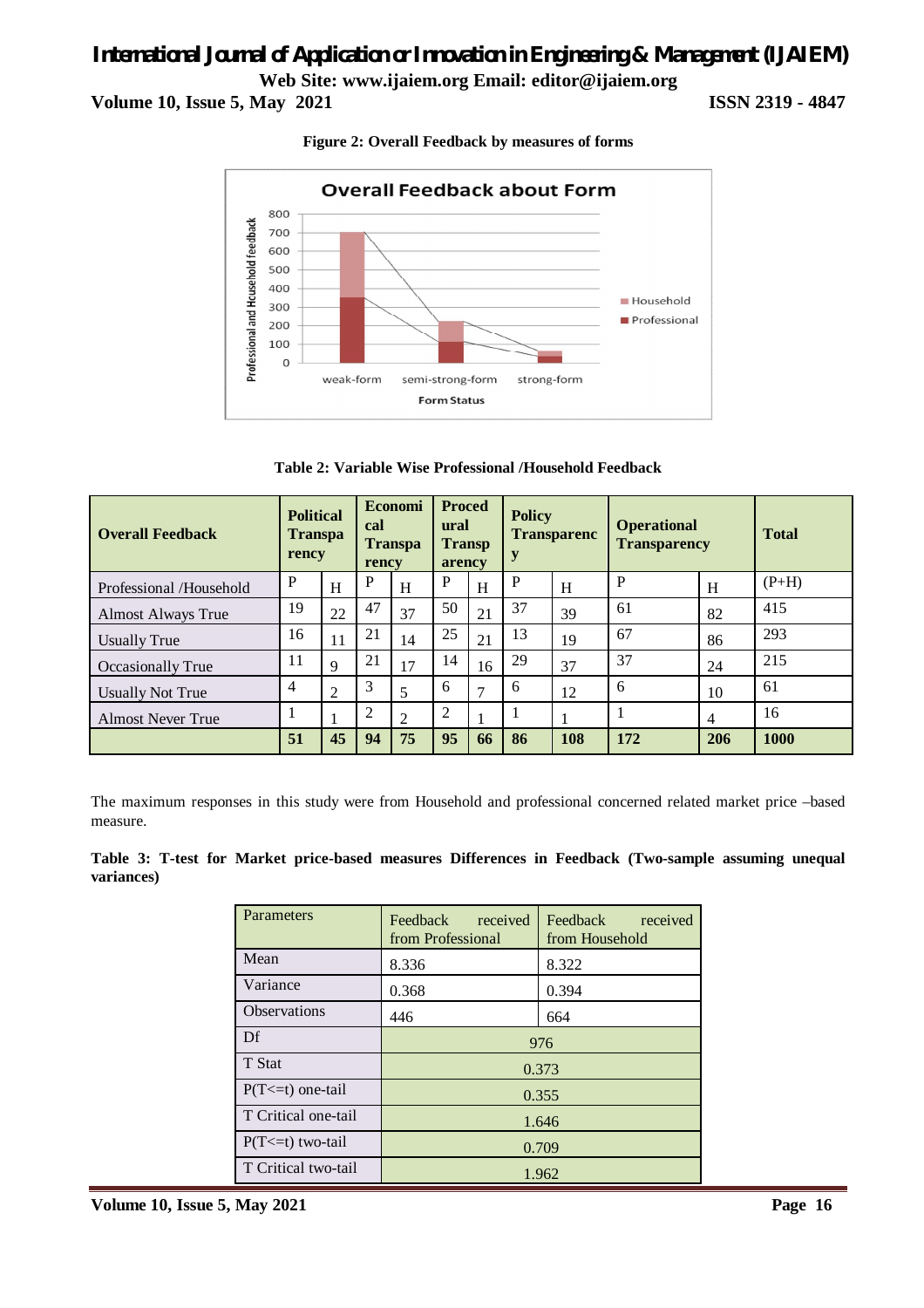**Volume 10, Issue 5, May 2021 ISSN 2319 - 4847**

In Table 3 we observed that  $-1.962 < 0.373 < 1.962$ . Therefore, we do not reject the null hypothesis. We can observe that the means of the two populations are equal. The feedback received from Market price-based measures was analyzed using single-factor ANOVA.

| Groups                   | Frequency      | Average |           |        |         | Variance |        |  |  |
|--------------------------|----------------|---------|-----------|--------|---------|----------|--------|--|--|
| Almost<br>Always         |                |         |           |        |         |          |        |  |  |
| True                     | 415            | 8.287   |           |        |         | 0.356    |        |  |  |
| <b>Usually True</b>      | 293            | 8.455   |           |        |         |          | 0.49   |  |  |
| Occasionally True        | 215            | 8.13    |           |        |         |          | 0.124  |  |  |
| <b>Usually Not True</b>  | 61             | 8.566   |           |        |         |          | 0.558  |  |  |
| <b>Almost Never True</b> | 16             | 8.23    |           |        |         |          | 0.283  |  |  |
| <b>ANOVA</b>             | Sum of Squares | df      | <b>MS</b> | F      | P-value |          | F crit |  |  |
| Between Groups           | 17.722         | 4       | 4.43      | 12.054 | 1.465   |          | 2.379  |  |  |
| Within Groups            | 407.234        | 1108    | 0.367     |        |         |          |        |  |  |
| Total                    | 424.956        |         |           |        |         |          |        |  |  |

#### **Table 4: Difference in the Feedback received based on Market price-based measures of the Respondent.**

In Table 4 we observed that F-test value of H0 does not equal zero and its associates -value is 1.465 which is greater than 0.05. We do not reject H0 at significance level 0.05.

| <b>Groups</b>             | Coefficients | Standard<br>Error | T Stat    | P-value      | Lower<br>95% | Upper 95%                 |
|---------------------------|--------------|-------------------|-----------|--------------|--------------|---------------------------|
| Intercept                 | $-1.934$     | 0.422             | 65535     | 0.349        | $-2.121$     | 4.232                     |
| Professional /Household   | $\Omega$     | 0.132             | 0.012     | 0.565        | $-1.003$     | 2.121                     |
| <b>Almost Always True</b> | 0.221        | 0.421             | 0.056     | 0.881        | $-0.078$     | 0.076                     |
| <b>Usually True</b>       | 0.949        | 0.001             | 0.076     | 0.312        | $-0.091$     | 0.009                     |
| Occasionally True         | 1.711        | 0.002             | 0.134     | 0.579        | $-0.121$     | 0.134                     |
| <b>Usually Not True</b>   | $\Omega$     | 0.125             | 0.743     | 0.965        | $-2.256$     | 3.075                     |
| <b>ANOVA</b>              | df           | <b>SS</b>         | <b>MS</b> | $\mathbf{F}$ |              | Significance<br>$F_{\rm}$ |
| Regression                | 5            | 42936.75          | 85873.35  | 4.063        |              | 0.197                     |
| Residual                  | $\Omega$     | $\Omega$          | 65535     |              |              |                           |

| Table 5: Multivariable Linear Regression based on Market price-based measures of the Respondent. |  |  |  |  |  |
|--------------------------------------------------------------------------------------------------|--|--|--|--|--|
|--------------------------------------------------------------------------------------------------|--|--|--|--|--|

In Table 5 we experiential that p-value for the two-sided examination is 0.349 and its worth is not less than 0.05. We do not decline the null suggestion that the failure parameters are zero at implication height 0.05. There was no noteworthy distinction in the criticism conventional from Market price-based measures. Alessandro De Nisco et. al. (2015) conduct learning on visiting the attractions and approval based on motherland of journey. The consequences were opposing to this revise. The consequences suggested that universal country has a noteworthy effect of visiting satisfaction and no significant difference in response between Market price-based measures and Professional and household perceptions.

#### **Figure 3: Multivariable Linear Regression Normal Probability Plot**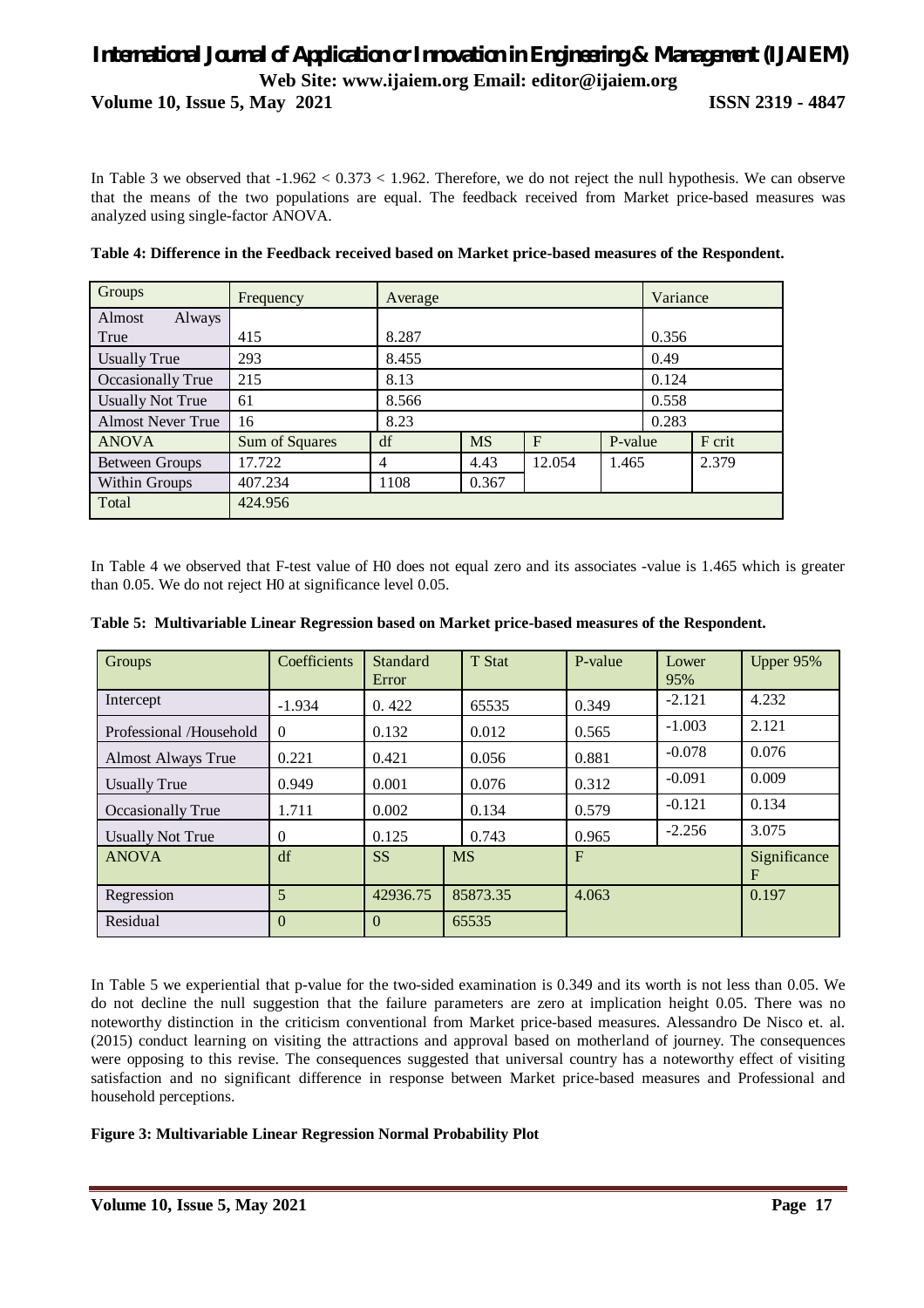**Volume 10, Issue 5, May 2021 ISSN 2319 - 4847**





In Figure 3 we observe that the data is not normally distributed, and it is a skewed normal probability plot. The distribution of the variables (responses of overall feedback) is not consistent with distribution of Market price-based measures of the respondent s.

#### **6. CONCLUSION**

The current learning focuses on the weak-form of price increases prospect anchoring. Opportunity explore may enlarge this employment in numerous customs. It has been observed that complicated compliance would take up the assessment of semi-strong/ strong or supplementary category of probable anchoring specific in the journalism, such as preferably anchored, every instance anchored, and so on. It would be of concern to scrutinize the probable remuneration of anchoring – from side to side price dynamics – and its position beneath variant of Phillips-curves or output-gap model. Further, one may appear at the punishment and special effects of strategy simplicity of policy transmission

We conclude transparency base on publication and in sequence circulated by RBI and the structure of transparency directory was aid by text-mining move toward. As seen in previous study, the transparency index exhibits a step-like prototype. It is originate that, as India encouraged towards a price raises target administration, the quantity of simplicity improved significantly based on the timing and situation of change in the transparency index, we identify that our study period consists of three distinct transparency/policy regimes: evolution, pre-transition and post-transition period. Fascinatingly, these evolution phases generally correspond with the period of RBI's implementation of selfimposed disinflationary move smoothly path since 2014 and accomplishment of stretchy inflation targeting in 2016. Preliminary from a low assessment before 2014, transparency index improved significantly on two occasions all through the policy evolution phase, and throughout the post-transition phase, the measure of transparency constant to stay following high and steady. The essential banks crossways the countries have attach growing significance in current decades to both financial policy transparency and anchoring of confidential graph of inflation expectations. Nevertheless, precise dimension of transparency is complicated, and the literature provides numerous procedures of intelligibility.

Keeping the public and markets informed and updated about the actions being taken to achieve the stated goals is one of the strategies practiced widely by central banks across the globe, but the extent of transparency may vary from one central bank to another.

#### **References**

- [1] Arslan, Y and E Takáts (2016), "The inflation process", background paper for this meeting. Bank for International Settlements (2010): "Monetary policy and the measurement of inflation: prices, wages and expectations", no 49, January.
- [2] Bauer, M and E McCarthy (2015), "Can we rely on market-based inflation forecasts, FRBSF Economic Letter, no 2015-30.
- [3] C and E Meade (2007) "Evolution of central bank governance around the world", Journal of Economic Perspectives, vol 21, no 4, pp 90.
- [4] De Pooter, M, P Robitaille, Walker and M Zdinak (2014) "Are long-term inflation expectations well anchored in Brazil, Chile and Mexico" International Journal of Central Banking, June, pp 337 – 400.
- [5] Demertzis, M. & Hallet, A. H. (2007). Central Bank Transparency in Theory and Practice. Journal of Macroeconomics, 29, 760- 789